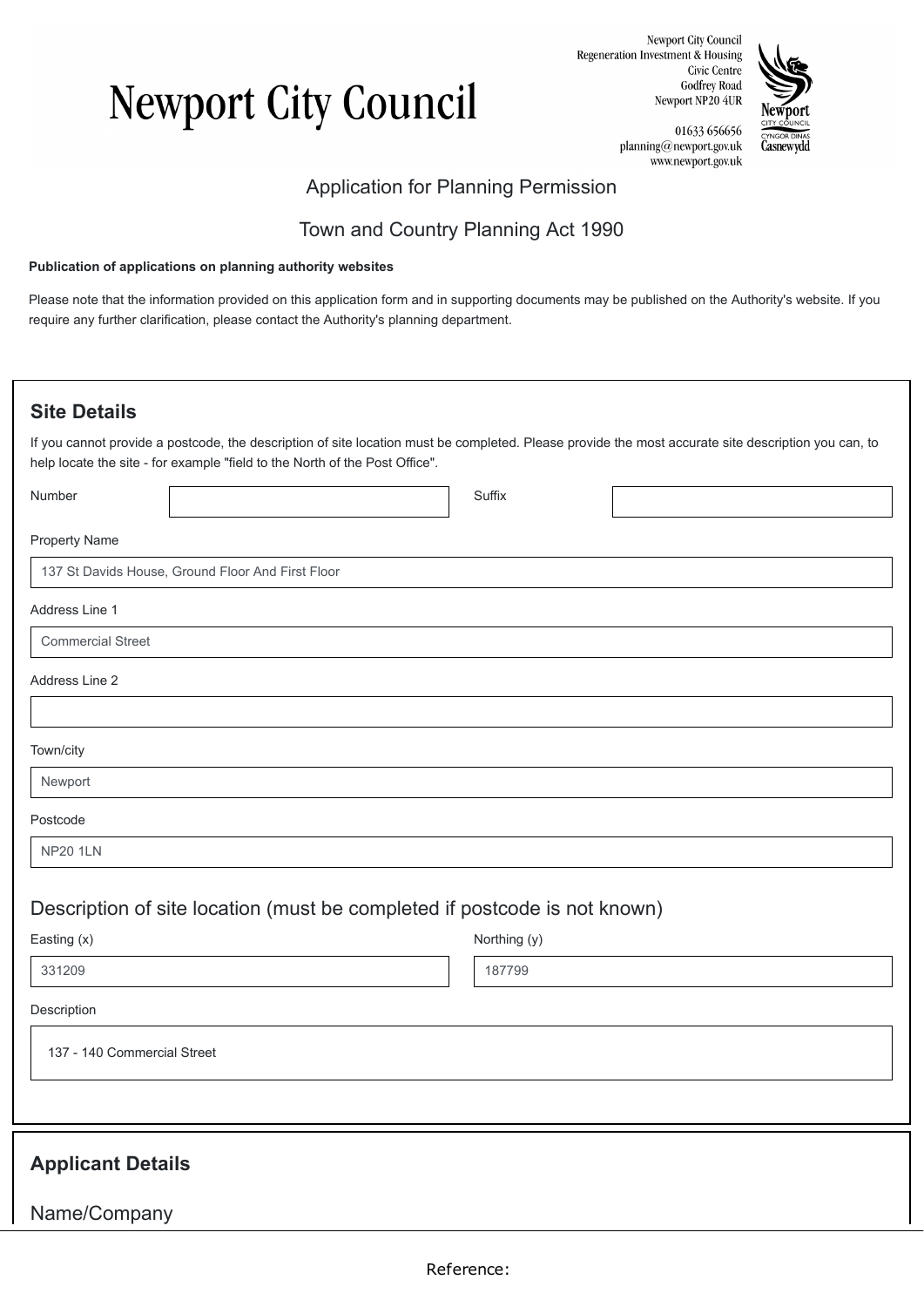Title

#### Mr

First

| First name |  |
|------------|--|
|            |  |
| Surname    |  |
| Wyatt      |  |

#### Company Name

### Address

Address line 1

3a

#### Address line 2

36 King Street

#### Address line 3

#### Town/City

Bristol

#### **Country**

### Postcode

BS1 4DZ

Are you an agent acting on behalf of the applicant?

Yes

 $O$  No

### Contact Details

#### Primary number

07734810709

#### Secondary number

Email address

### **Agent Details**

Name/Company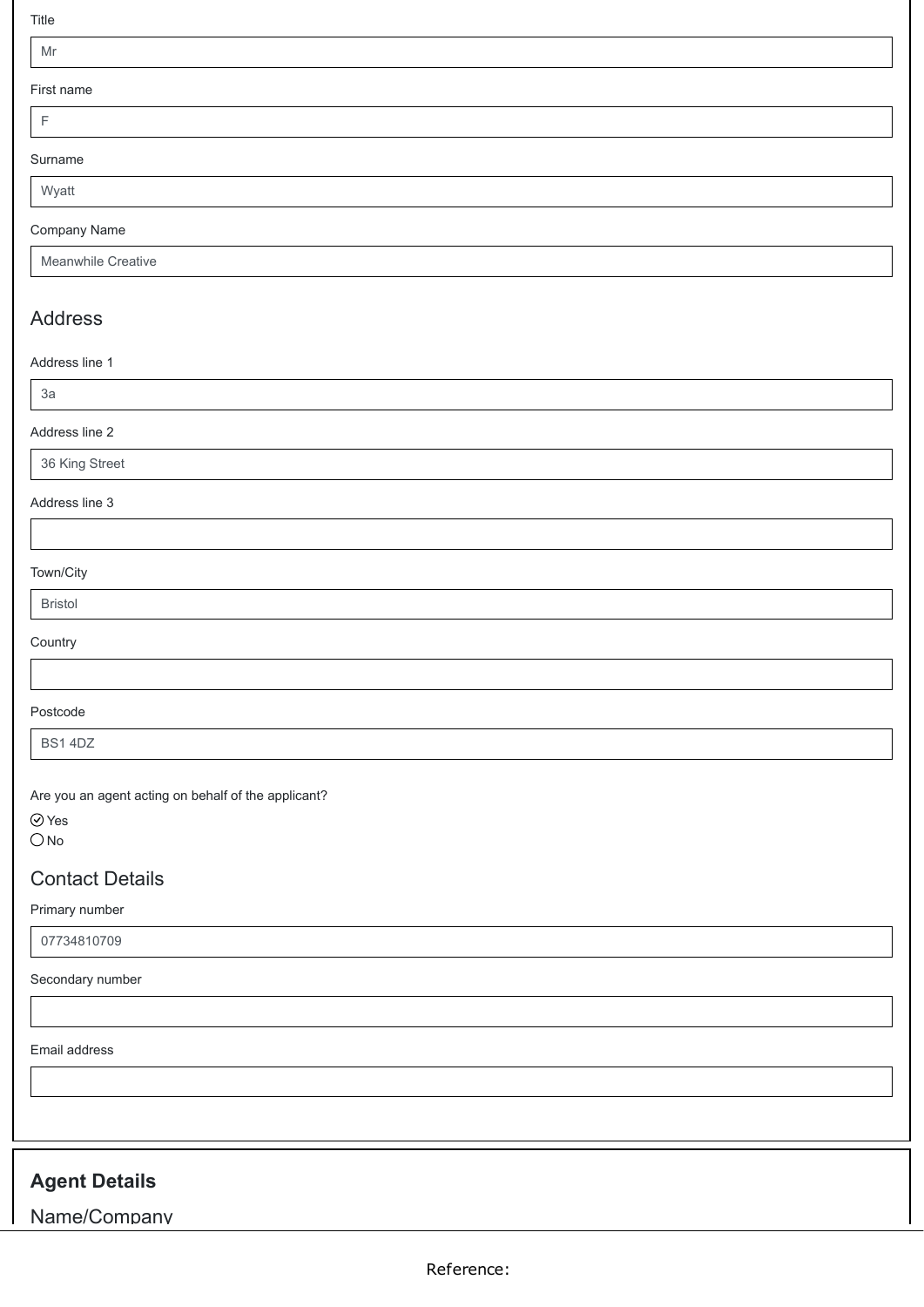### a e/co pa y

#### Title

#### First name

Surname

Bates

#### Company Name

franksandtoms architects

### Address

Address line 1

8 St Andrews Crescent

Address line 2

Address line 3

#### Town/City

**Country** 

### Wales Postcode

CF10 3DD

### Contact Details

Primary number

07734810709

Secondary number

#### Email address

andrew@franksandtoms.com

### **Site Area**

What is the site area?

470.30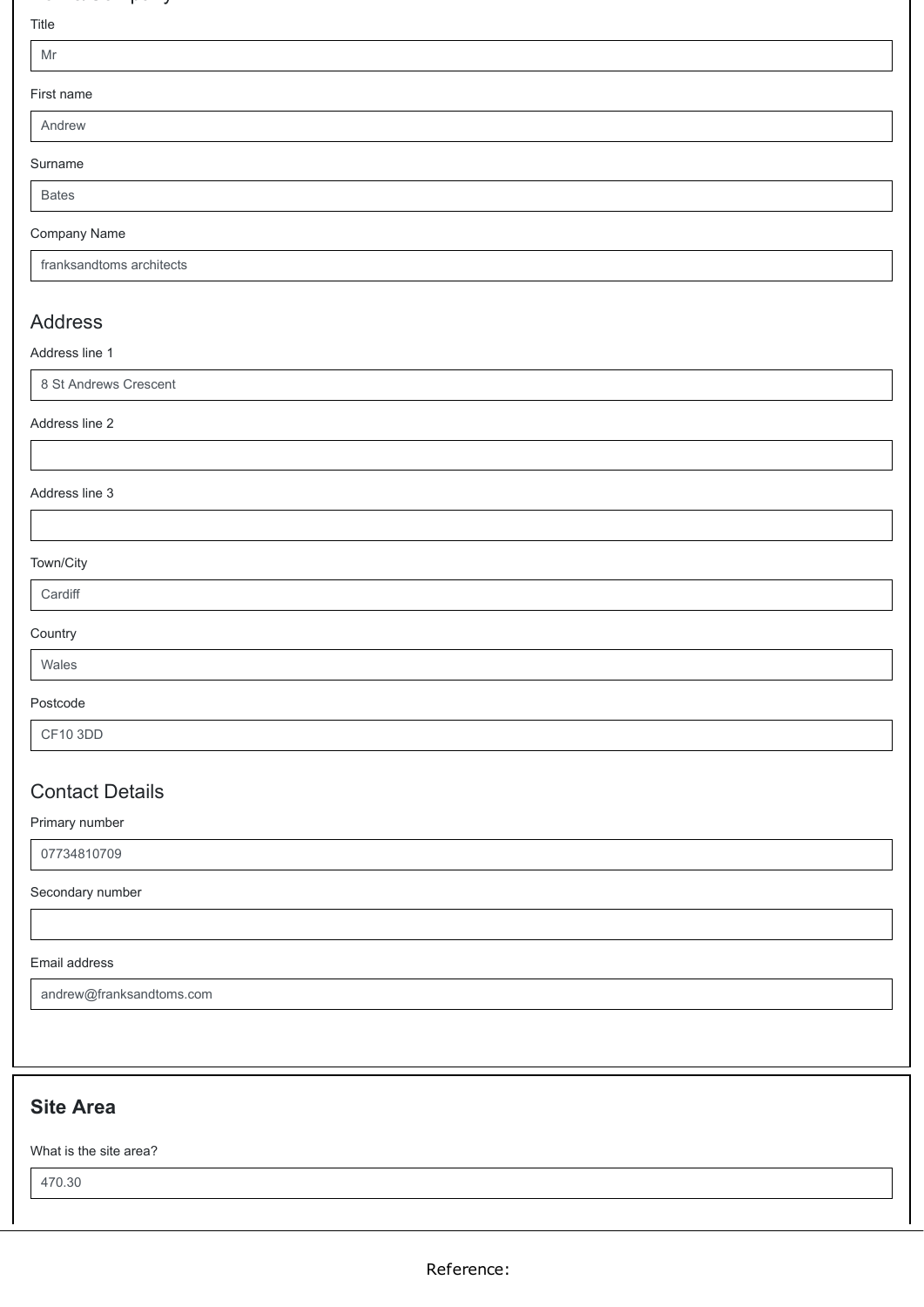Scale

Sq. metres

Does your proposal involve the construction of a new building which would result in the loss or gain of public open space?

○ Yes ⊘<sub>No</sub>

### **Description of the Proposal**

**Description**

Please describe the proposed development including any change of use

'The conversion, extension and partial change of use of the existing commercial buildings to create 13No. flats, (3No. two bedroom and 10No. one bedroom flats) along with associated refuse, recycling and cycle storage facilities.'

Has the work or change of use already started?

○ Yes

⊘<sub>No</sub>

### **Existing Use**

Please describe the current use of the site

The site was last used for A1 purposes.

Is the site currently vacant?

Yes

 $\bigcirc$  No

If Yes, please describe the last use of the site

Commercial / storage. Large portions of the site appear to have been vacant for many years.

When did this use end (if known)?

DD/MM/YYYY

#### **Does the proposal involve any of the following?**

Land which is known or suspected to be contaminated for all or part of the site

 $\bigcap$  Yes

No

A proposed use that would be particularly vulnerable to the presence of contamination

 $\bigcap$  Yes  $\odot$ No

**Application advice**

If you have said Yes to any of the above, you will need to submit an appropriate contamination assessment.

Does your proposal involve the construction of a new building?

○Yes

No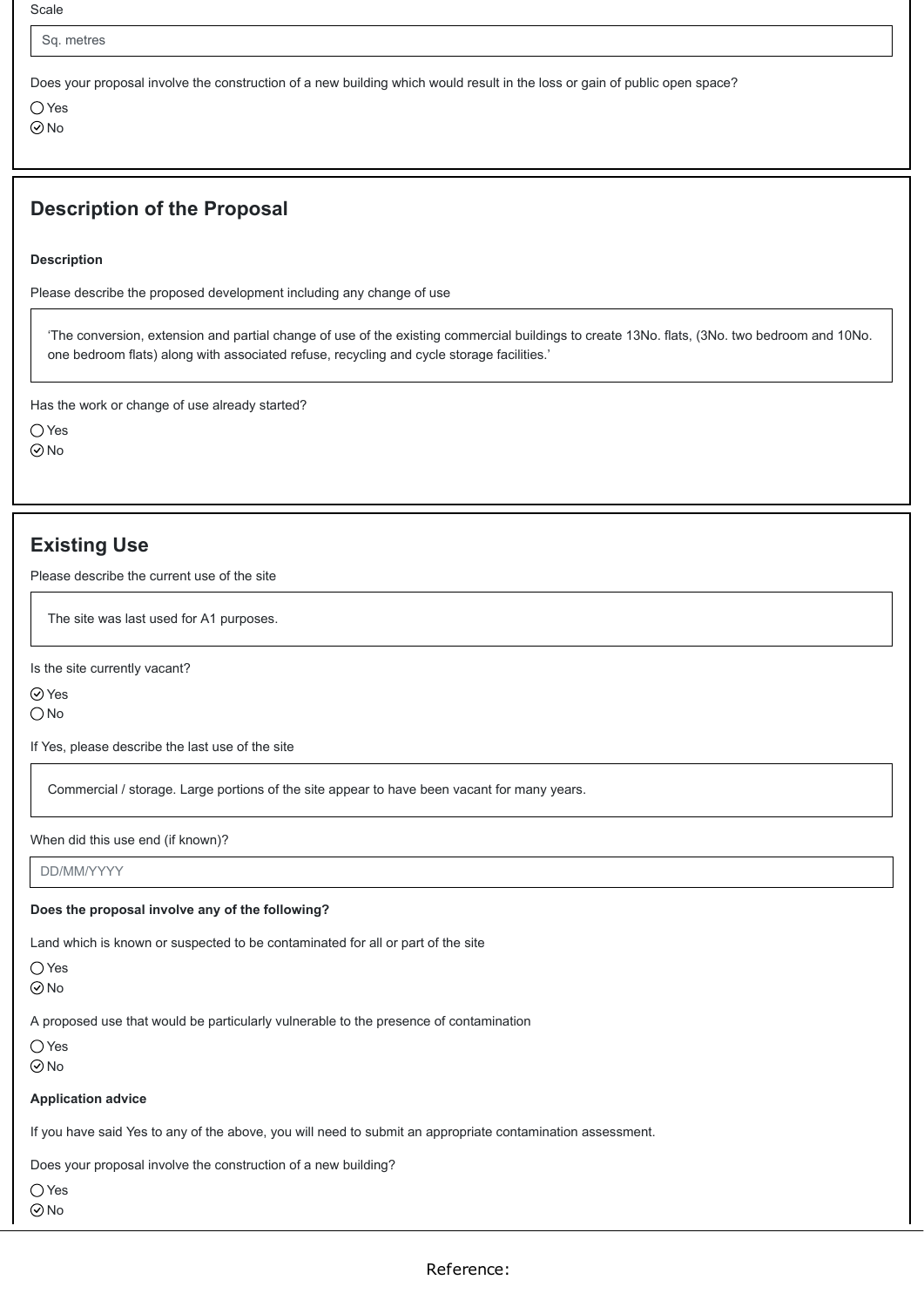### **Materials**

Does the proposed development require any materials to be used in the build?

Yes

 $\bigcirc$  No

Please provide a description of existing and proposed materials and finishes to be used in the build (including type, colour and name for each material)

**Type:** Walls **Existing materials and finishes:**

Mixture of red brick, painted renders and hanging slates.

**Proposed materials and finishes:** Coloured Render and Cladding Panels

**Type:**

Roof

**Existing materials and finishes:**

Natural Slate and bitumen flat roofing

#### **Proposed materials and finishes:**

Flat roofing system with Green Roof Sections

Are you supplying additional information on submitted plans, drawings or a design and access statement?

⊘ Yes

 $\bigcirc$  No

If Yes, please state references for the plans, drawings and/or design and access statement

Rear Elevation to Talbot Lane as Proposed Dwg No. 23 (211)

### **Pedestrian and Vehicle Access, Roads and Rights of Way**

Is a new or altered vehicle or pedestrian access proposed to or from the public highway?

| Yes                                                                                        |
|--------------------------------------------------------------------------------------------|
| $\odot$ No                                                                                 |
| Are there any new public roads to be provided within the site?                             |
| ( )Yes                                                                                     |
| $\odot$ No                                                                                 |
| Are there any new public rights of way to be provided within or adjacent to the site?      |
| () Yes                                                                                     |
| $\odot$ No                                                                                 |
| Do the proposals require any diversions/extinguishments and/or creation of rights of way?  |
| ()Yes                                                                                      |
| $\odot$ No                                                                                 |
|                                                                                            |
| <b>Please show details of any existing or proposed rights of way on or adjacent to the</b> |

**Please show details of any existing or proposed rights of way on or adjacent to the site, as well as any alterations to pedestrian and vehicle access, on your plans or drawings.**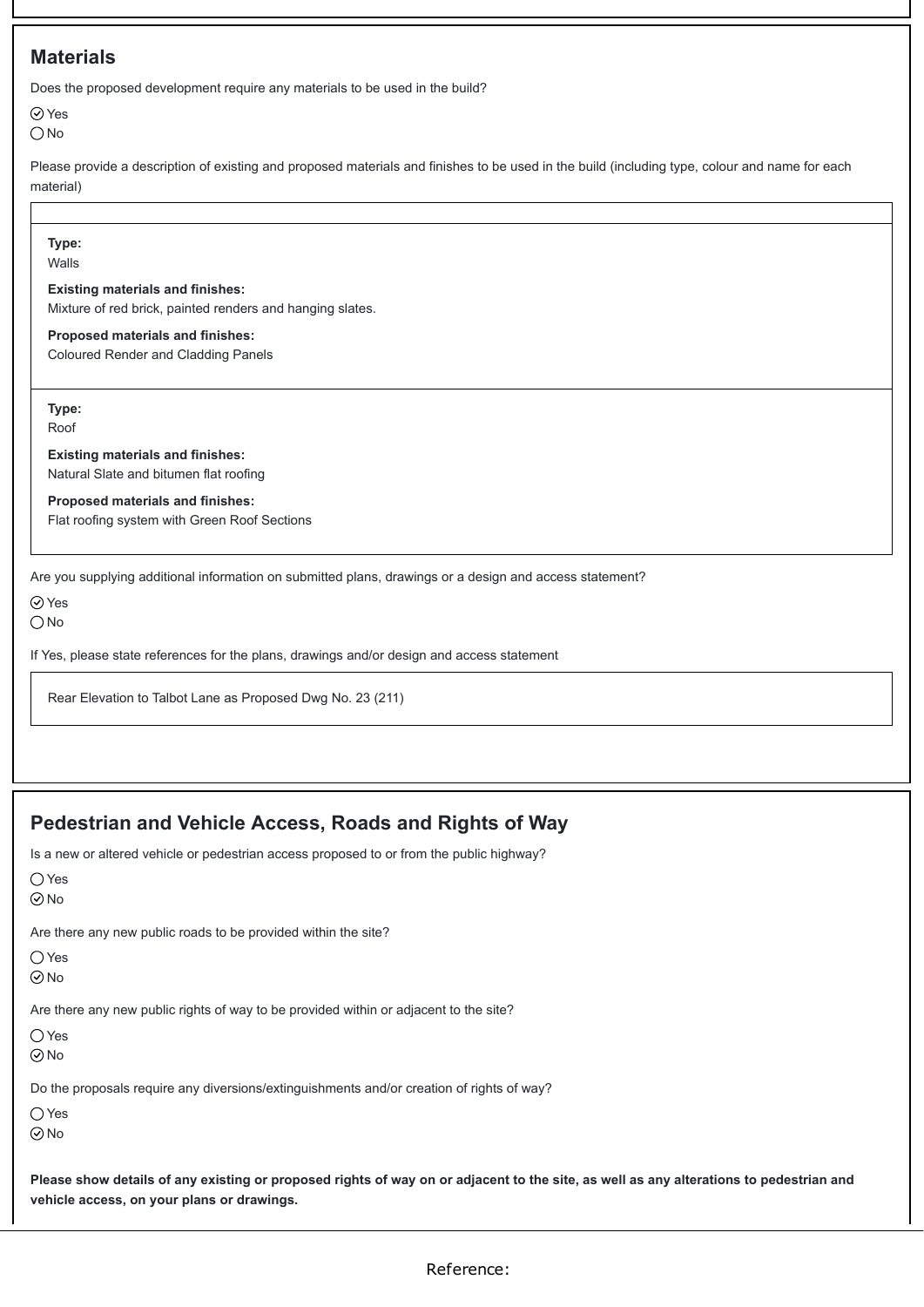### **Vehicle Parking**

Is vehicle parking relevant to this proposal?

 $\bigcirc$  Yes **⊘No** 

### **Trees and Hedges**

Are there trees or hedges on the proposed development site?

 $\bigcap$  Yes

**⊘No** 

And/or: Are there trees or hedges on land adjacent to the proposed development site that could influence the development or might be important as part of the local landscape character?

 $\bigcap$  Yes

No

**If Yes to either or both of the above, you will need to provide a full tree survey with accompanying plan before your application can be determined. Your local planning authority should make clear on its website what the survey should contain, in accordance with the current 'BS5837: Trees in relation to design, demolition and construction - Recommendations'**

### **Assessment of Flood Risk**

Is the site within an area at risk of flooding?

 $\bigcap$  Yes

 $\odot$ No

[Refer to the Welsh Government's Development Advice Maps website](https://naturalresources.wales/floodriskmap?lang=en).

Is your proposal within 20 metres of a watercourse (e.g. river, stream or beck)?

○ Yes

 $\odot$ No

Will the proposal increase the flood risk elsewhere?

 $\bigcirc$  Yes

 $\odot$  No

**From 7 January 2019, all new developments of more than 1 dwelling house or where the construction area is 100 square metres or more, [require Sustainable Drainage Systems \(SuDS\) for surface water designed and built in accordance with the Welsh Ministers' Statutory](https://gov.wales/topics/environmentcountryside/epq/flooding/drainage/?lang=en) SuDS Standards. SuDS Schemes must be approved by your local authority acting in its SuDS Approving Body (SAB) role. Please contact your local authority for details of how to apply.**

How will surface water be disposed of?

□ Sustainable drainage system

Existing water course

□ Soakaway

**□** Main sewer

Pond/lake

### **Biodiversity and Geological Conservation**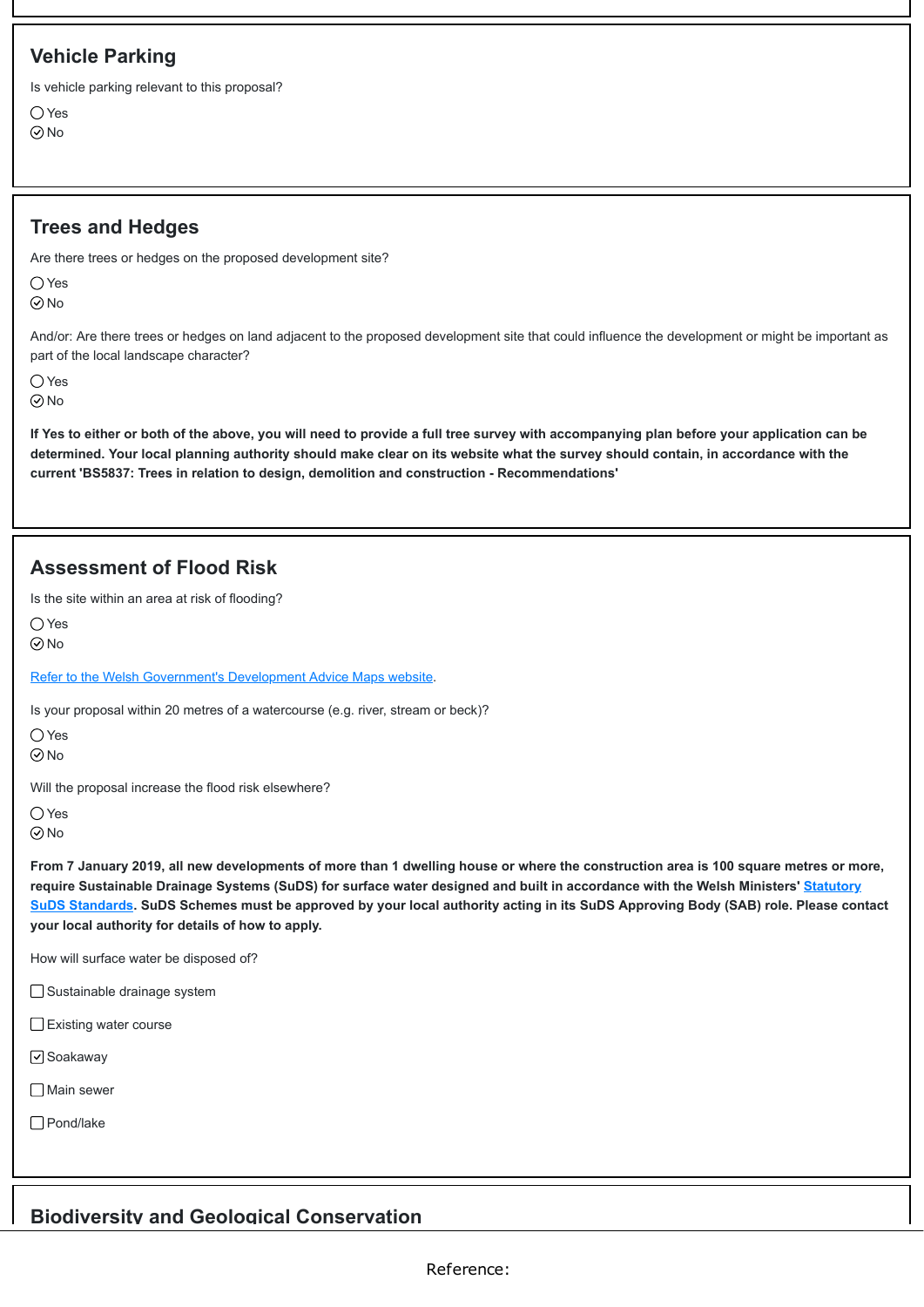#### **od e s ty a d Geo og ca Co se at o**

**To assist in answering the following questions refer to the help text. The help text provides further information on when there is a reasonable likelihood that any important biodiversity or geological conservation features may be present or nearby and whether they are likely to be affected by your proposals.**

**Having referred to the help text, is there a reasonable likelihood of the following being affected adversely or conserved and enhanced within the application site, or on land adjacent to or near the application site?**

a) Protected and priority species

 $\bigcirc$  Yes, on the development site

Yes, on land adjacent to or near the proposed development

No

b) Designated sites, important habitats or other biodiversity features

 $\bigcirc$  Yes, on the development site

 $\bigcirc$  Yes, on land adjacent to or near the proposed development

 $\odot$ No

c) Features of geological conservation importance

 $\bigcirc$  Yes, on the development site

Yes, on land adjacent to or near the proposed development  $\odot$  No

#### **Supporting information requirements**

Where a development proposal is likely to affect features of biodiversity or geological conservation interest, you will need to submit, with the application, sufficient information and assessments to allow the local planning authority to determine the proposal.

Failure to submit all information required will result in your application being deemed invalid. It will not be considered valid until all information required by the local planning authority has been submitted.

Your local planning authority will be able to advise on the content of any assessments that may be required.

### **Foul Sewage**

Please state how foul sewage is to be disposed of:

 $\boxed{\triangledown}$  Mains sewer

□ Septic tank

Package treatment plant

□ Cess pit

 $\bigcap$  Other

Unknown

Are you proposing to connect to the existing drainage system?

Yes

O<sub>No</sub>

Unknown

If Yes, please include the details of the existing system on the application drawings and state the plan(s)/drawing(s) references

As existing

### **Waste Storage and Collection**

Do the plans incorporate areas to store and aid the collection of waste and have arrangements been made for the separate storage and collection of recyclable waste?

Yes  $\bigcirc$ No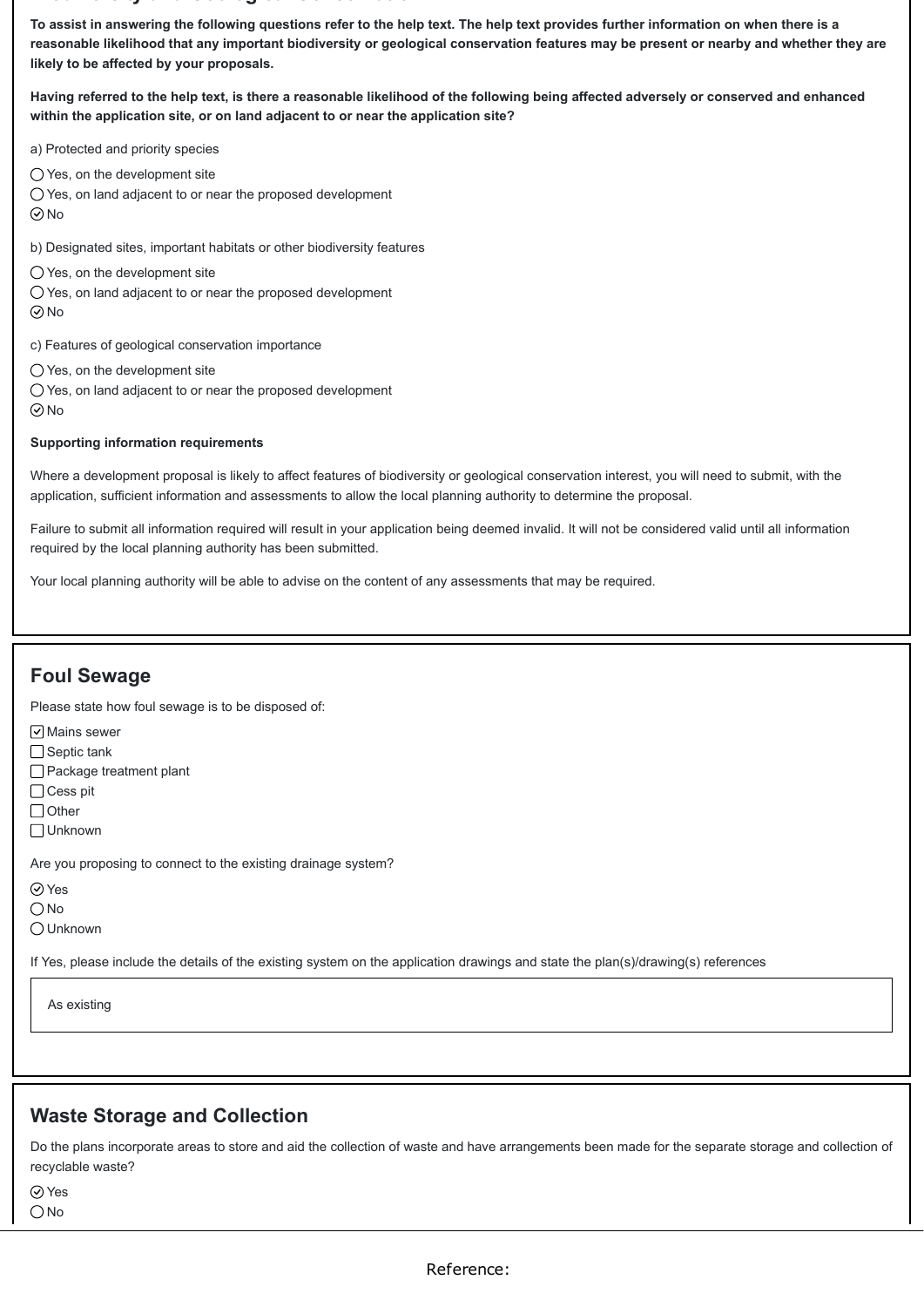Please see submitted drawings

### **Trade Effluent**

Does the proposal involve the need to dispose of trade effluents or trade waste?

Yes

 $\odot$ No

### **Residential/Dwelling Units**

Does your proposal include the gain, loss or change of use of residential units?

⊘ Yes

 $\bigcirc$  No

**If you answered "yes" to the question above, please specify the existing and proposed number of market and affordable dwellings on the attached plans.**

### **All Types of Development: Non-Residential Floorspace**

Does your proposal involve the loss, gain or change of use of non-residential floorspace?

Yes

ONo

If you have answered Yes to the question above please add details in the following table:

| Use Class:<br>A1 - Shops Net Tradable Area                                                               |                                                                 |                                                                                           |                                                                                               |                                                                                      |  |  |
|----------------------------------------------------------------------------------------------------------|-----------------------------------------------------------------|-------------------------------------------------------------------------------------------|-----------------------------------------------------------------------------------------------|--------------------------------------------------------------------------------------|--|--|
|                                                                                                          | Existing gross internal floorspace (square metres):<br>1173.5   |                                                                                           |                                                                                               |                                                                                      |  |  |
| Gross internal floorspace to be lost by change of use or demolition (square metres):<br>1173.5           |                                                                 |                                                                                           |                                                                                               |                                                                                      |  |  |
| Total gross internal floorspace proposed (including change of use) (square metres):<br>1521              |                                                                 |                                                                                           |                                                                                               |                                                                                      |  |  |
| Net additional gross internal floorspace following development (square metres):<br>347.5                 |                                                                 |                                                                                           |                                                                                               |                                                                                      |  |  |
|                                                                                                          | Totals Existing gross<br>internal floorspace<br>(square metres) | Gross internal floorspace to be lost<br>by change of use or demolition<br>(square metres) | Total gross new internal floorspace<br>proposed (including changes of use)<br>(square metres) | Net additional gross internal<br>floorspace following development<br>(square metres) |  |  |
|                                                                                                          | 1173.5                                                          | 1173.5                                                                                    | 1521                                                                                          | 347.5                                                                                |  |  |
| For hotels, residential institutions and hostels please additionally indicate the loss or gain of rooms: |                                                                 |                                                                                           |                                                                                               |                                                                                      |  |  |
| <b>Emnloyment</b>                                                                                        |                                                                 |                                                                                           |                                                                                               |                                                                                      |  |  |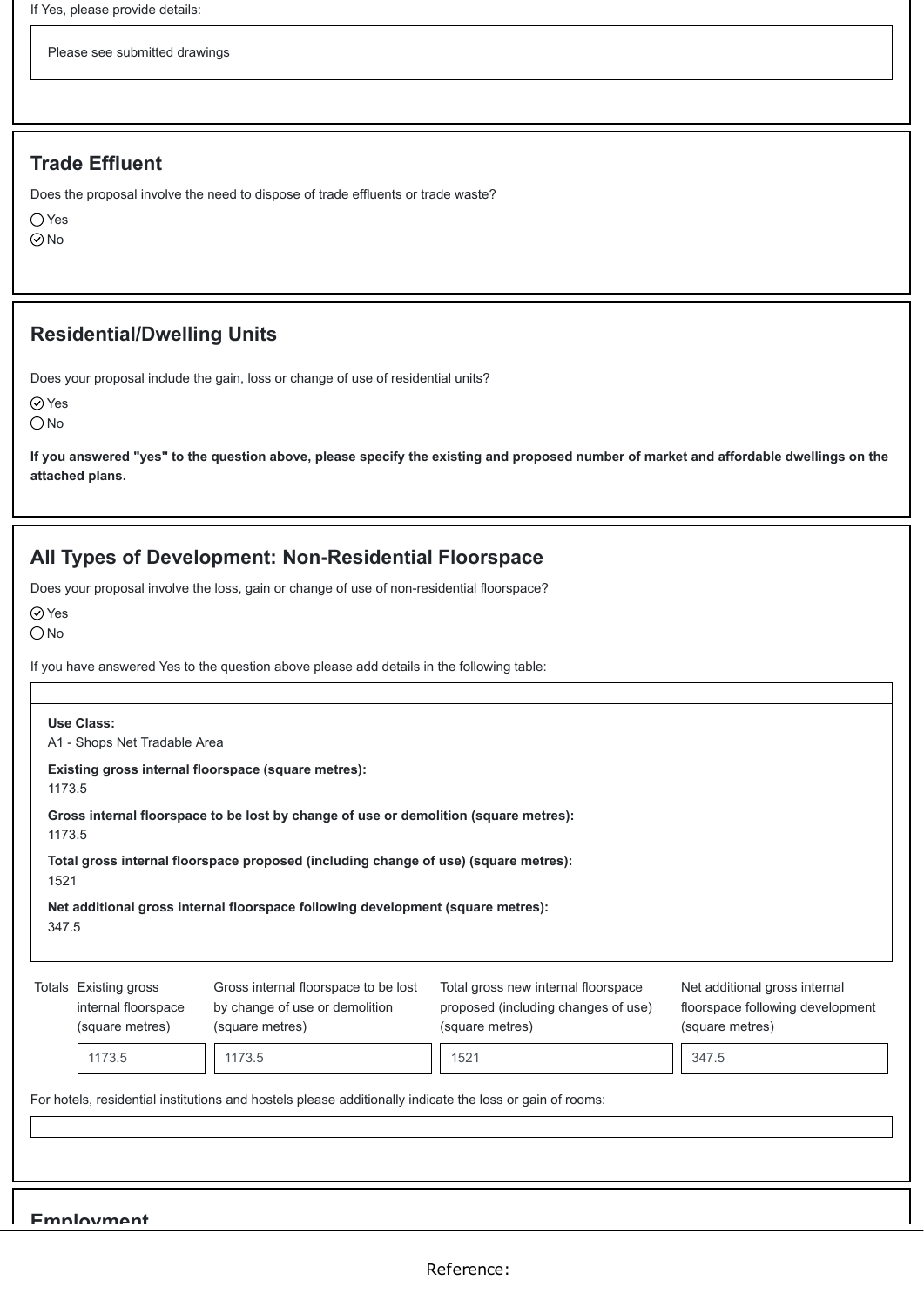#### **Employment**

Will the proposed development require the employment of any staff?

○ Yes No

### **Hours of Opening**

Are Hours of Opening relevant to this proposal?

Yes

No

### **Industrial or Commercial Processes and Machinery**

Does this proposal involve the carrying out of industrial or commercial activities and processes?

Yes

No

Is the proposal for a waste management development?

Yes

 $\odot$ No

### **Renewable and Low Carbon Energy**

Does your proposal involve the installation of a standalone renewable or low-carbon energy development?

Yes

 $\odot$ No

### **Hazardous Substances**

Does the proposal involve the use or storage of Hazardous Substances?

 $\bigcirc$  Yes No

### **Neighbour and Community Consultation**

Have you consulted your neighbours or the local community about the proposal?

Yes

O<sub>No</sub>

If Yes, please provide details

PAC

**Site Visit**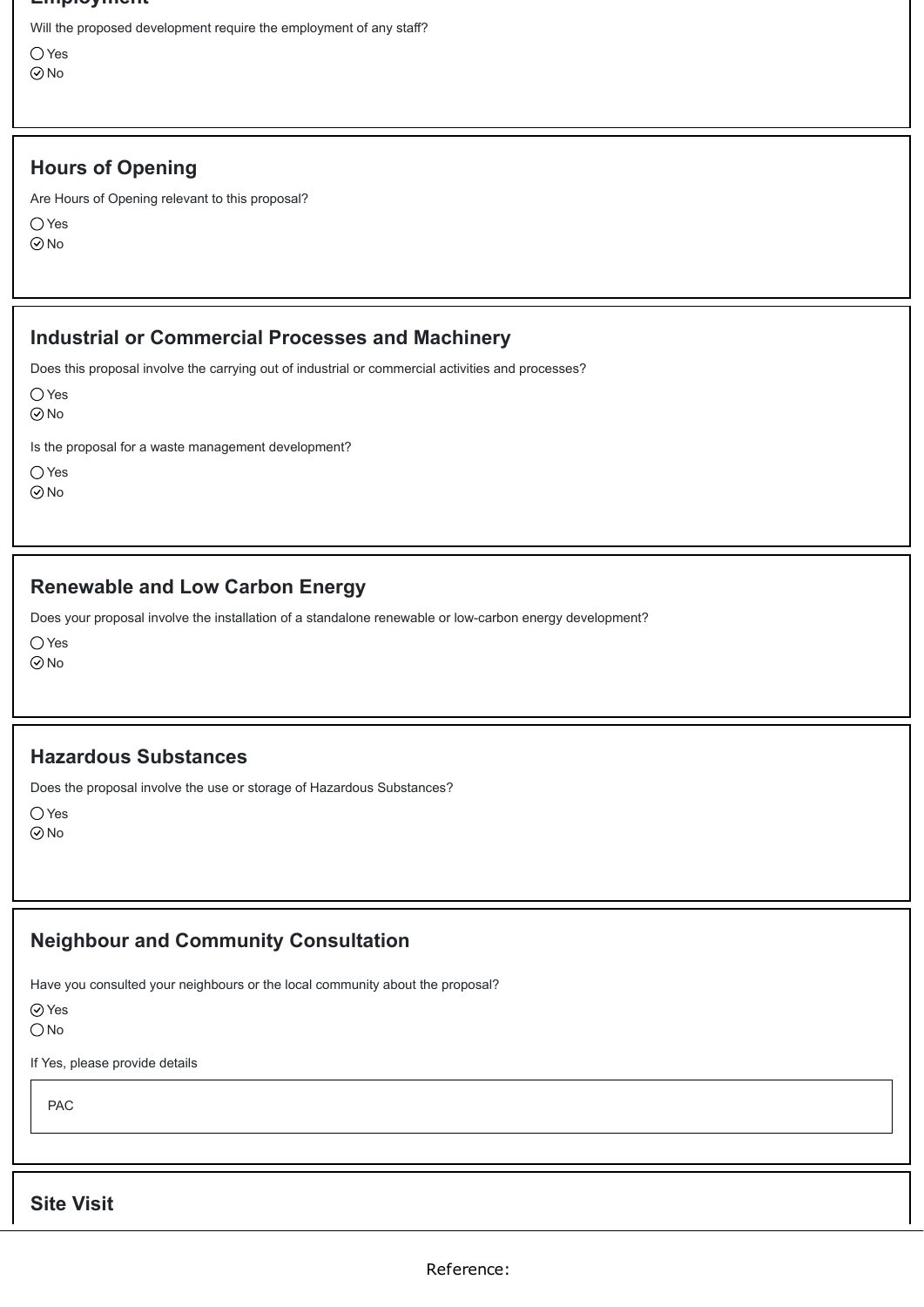Can the site be seen from a public road, public footpath, bridleway or other public land?

**⊘**Yes

 $\bigcirc$  No

If the planning authority needs to make an appointment to carry out a site visit, whom should they contact? (Please select only one)

 $\odot$  The agent

 $\bigcirc$  The applicant

 $\bigcirc$  Other person

### **Pre-application Advice**

Has pre-application advice been sought from the local planning authority about this application?

 $\bigcirc$  Yes

No

### **Authority Employee/Member**

**With respect to the Authority, is the applicant or agent one of the following:**

**(a) a member of staff**

**(b) an elected member**

**(c) related to a member of staff**

**(d) related to an elected member**

Do any of these statements apply to you?

○ Yes  $\odot$ No

### **Ownership Certificates**

Town and Country Planning (Development Management Procedure) (Wales) Order 2012 **Please answer the following questions to determine which Certificate of Ownership you need to complete: A,B,C or D.**

Are you the sole owner of ALL the land?

**⊘**Yes  $\bigcirc$  No

### Certificate of Ownership - Certificate A

**I certify/the applicant certifies that on the day 21 days before the date of this application nobody except myself/the applicant was the owner (owner is a person with a freehold interest or leasehold interest with at least seven years left to run) of any part of the land or building to which the application relates.**

Person Role

 $\bigcirc$  The Applicant ⊙ The Agent

Title

Mr

First Name

Andrew